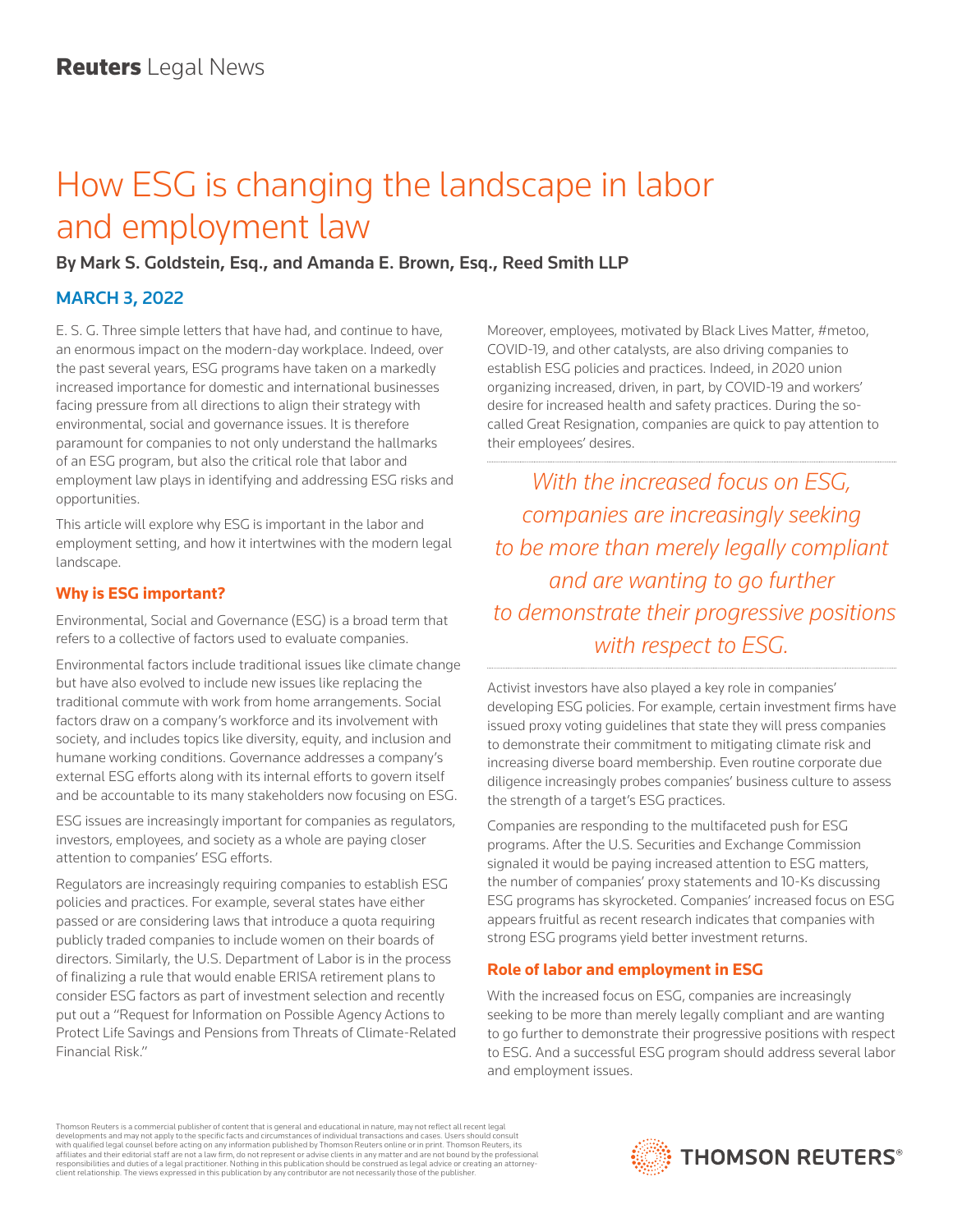For example, ESG programs typically address:

- Diversity, equity and inclusion ("DEI")
- Pay transparency
- Whistleblowing
- Employee engagement
- Worker activism
- Health and safety
- Human resources policies
- Remote work
- Mental health and well-being

Given the numerous labor and employment issues implicated in ESG programs, companies would be wise to work with their labor and employment counsel to audit existing policies and practices to determine where areas of improvement may be and develop solutions to address weaknesses.

For example, with respect to DEI, after determining existing employee demographics, companies should develop policies and practices to increase the hiring and retention of diverse employees at all levels. Companies are increasingly linking executive compensation to achievement of ESG goals, including measurable improvement of DEI, and labor and employment issues are implicated with the drafting of these executive employment agreements.

With respect to whistleblowing, companies should ensure they have strong policies that encourage the reporting of any misconduct. Companies should also ensure effective training of managementlevel employees on how to recognize whistleblowing conduct and, equally important, how to respond appropriately.

For worker activism, companies would be well-served to partner with labor and employment counsel to understand the nuances of how to effectively respond to an organizing campaign and, potentially, even a union election and contract negotiation. The past year has already seen an increase in the number of organizing campaigns, and the Biden administration has indicated its strong support for such efforts. Accordingly, this area should be a key focus for ESG programs.

With respect to health and safety, COVID-19 has laid bare the essential nature of effective health and safety policies. Companies should pay close attention to labor and employment issues when navigating the myriad of federal, state, and local health and safety laws and, in the event of a workplace outbreak or accident, preparing an effective response. And, while not always top of mind with health and safety programs, labor and employment issues arise in the form of wage and hour laws that may be triggered by health and safety policies, e.g., ensuring proper pay during any testing or screening time.

*During a time where the importance of employee retention cannot be overstated, mental health and well-being programs and policies are vital to companies' ESG programs.*

COVID-19 has also upended the traditional notion of a workplace, requiring companies to quickly adapt to working from home. As companies prepare to return to the office and debate the future of their workplaces, by focusing on labor and employment issues companies can navigate employees' accommodation requests that may implicate civil rights laws. Labor and employment issues are also intertwined with remote work policies that balance employees' desire for flexibility with the need to ensure productivity and employee engagement.

Last, but certainly not least, labor and employment counsel are also an essential partner when developing workplace policies related to mental health and well-being. Such policies should be not only proactive — creating a work environment that is supportive of employee mental health — but also reactive — ensuring companies respond appropriately to employees who notify their employer of mental health concerns. During a time where the importance of employee retention cannot be overstated, mental health and well-being programs and policies are vital to companies' ESG programs.

#### **Conclusion**

As the discussion above demonstrates, ESG programs are intrinsically intertwined with labor and employment issues. As ESG programs take on increased importance and prevalence, companies would be well-served to ensure the development of their ESG programs is done in conjunction with labor and employment counsel. By doing so, companies will go a long way toward developing first-rate ESG programs.

*Mark S. Goldstein is a regular contributing columnist on labor and employment for Reuters Legal News and Westlaw Today.*